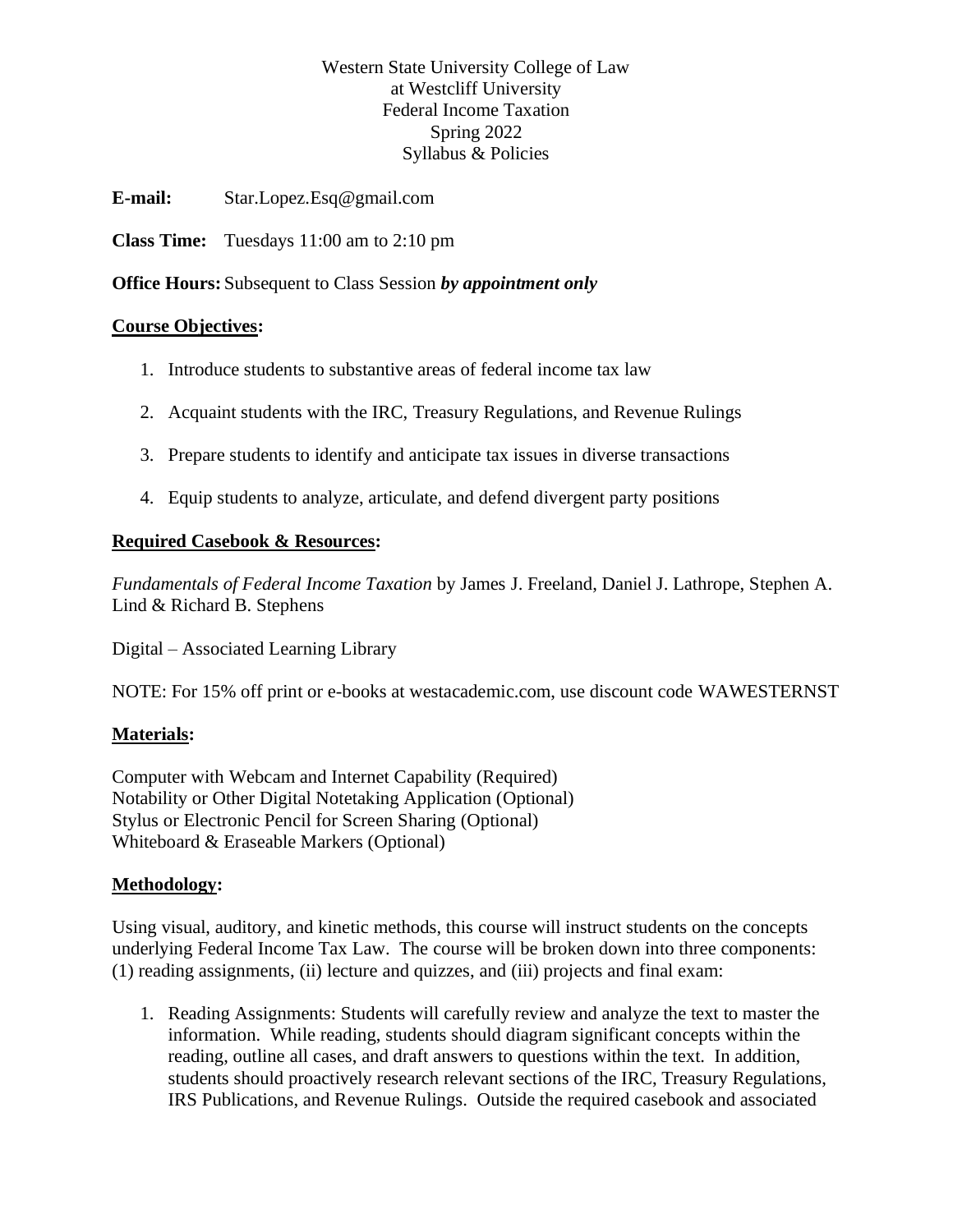learning library, reference material should be available to students online or via legal research databases, such as Westlaw and LexisNexis.

2. Lecture and quizzes: Time designated for lectures will afford students an active learning environment through group engagement and collaboration. Students must attend all classes ready to engage on topics taken from reading assignments. Through interactive simulations, students will present cases from the assigned reading, as well as arguments on behalf of the taxpayer and government.

To the extent lectures are delivered in an online format, students should anticipate the use of breakout rooms and be prepared to use the "Share Screen" function of Zoom to supplement discussion of cases and other legal materials. Students should listen and respond to comments made by fellow students and / or the professor. Students should regularly engage the class with their own observations and questions.

During lecture, students will take quizzes to test their comprehension and attentiveness. Quizzes will be administered via the West Academic digital Learning Library associated with the designated Casebook. To prepare for said quizzes, students should use the practice quizzes available in the digital Learning Library.

- 3. Projects and final exam: At the end of the semester, students will complete an open-book final exam to demonstrate their knowledge and comprehension of the subject. In addition to the final exam, students will have two opportunities to apply their knowledge of the material, including (i) analysis of federal income tax law concepts peppered in mainstream media, such as a film or book, and (ii) presentation and analysis of a designated federal income tax policy concern.
	- a. Mainstream Media Project: This project will give students an opportunity to recognize how federal income tax law concepts pervade mainstream media. In addition to identifying a movie, television series, or book that incorporates federal income tax law concepts, students will watch or read the selected media and identify a real tax case that addresses the same issue to which the chosen media alludes. Either in a group or individually, students will (i) present the tax concepts found within the chosen media, (ii) outline the issues associated with the selected tax case, (iii) explain the relationship between the law and / or fact patterns of the selected media and identified case, and (iv) discuss the implications of current tax law on the fact patterns within the chosen media and tax case.
	- b. Tax Policy Project: After an introduction to tax policy, students will select a policy issue. Either in a group or individually, students will prepare a presentation on the historical and modern-day challenges of the policy concern. The presentation should incorporate suggestions on how tax reform might address this issue.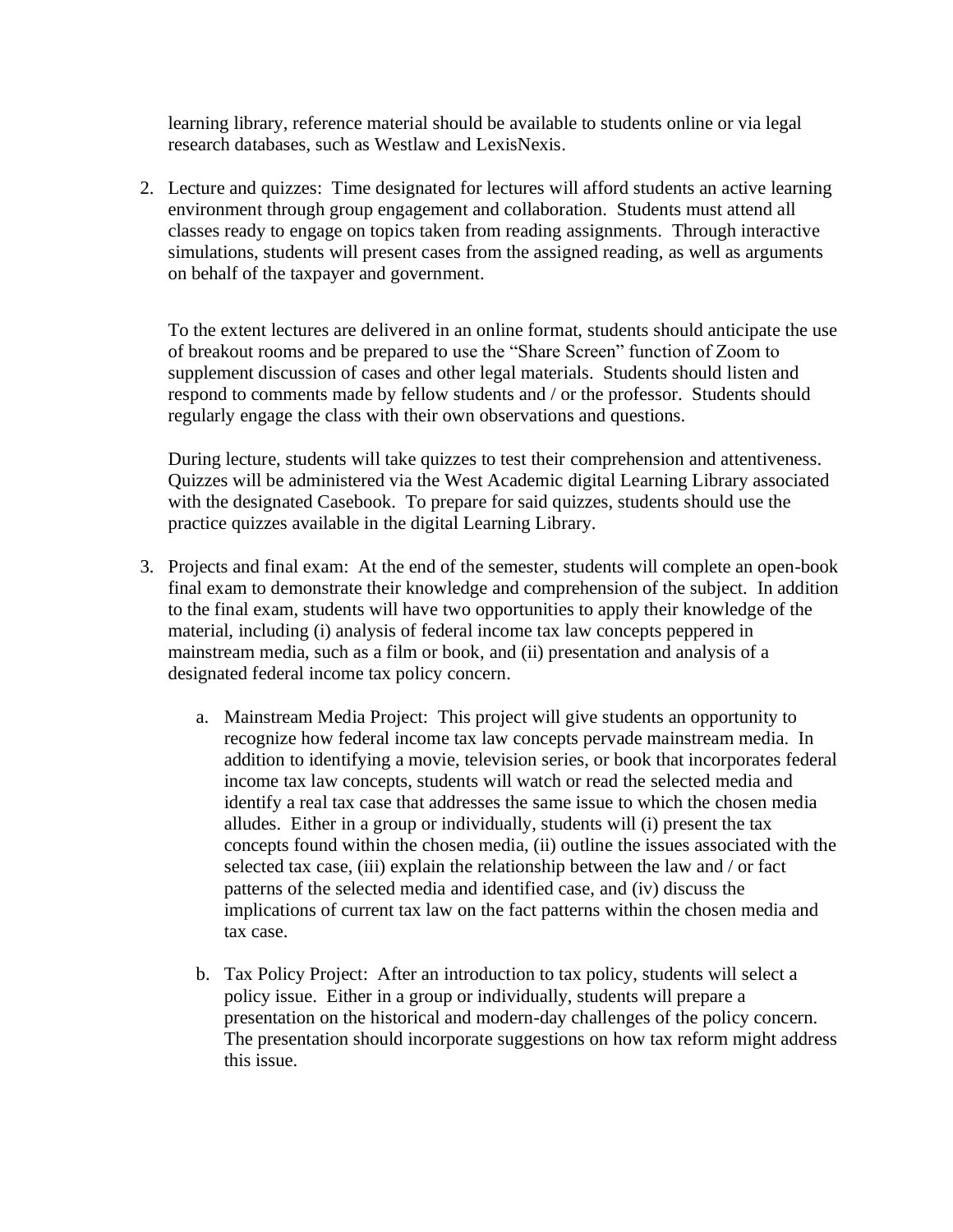c. Final Exam: The final exam will be an open-book and open-note exam, consisting of multiple choice questions. While taking the exam, students may reference the book and / or notes. The exam will include Subject Area Review Questions and Black Letter Law Questions. Prior to taking the exam, students are highly encouraged to prepare by using the practice quizzes available on the digital Learning Library.

# **Class Participation:**

Class participation is required of all students. Participation requires both (i) preparation and (ii) engagement. Preparation includes review of the assigned reading, mastery of the concepts, visual case briefs, and well-considered responses to questions within the text. Students should expect use of the Socratic method and should be well prepared to respond to potential questions.

Students are encouraged to volunteer responses and thoughtful commentary on legal concepts relevant to the discussion at hand. If a student does not volunteer contributions or only offers irrelevant / superficial comments, the professor may call upon the student to address specific questions. In the event a student fails to productively engage with the class, the professor may weigh this lack of participation in the student's overall grade.

Students will maintain professional composure during lectures. No derogatory language will be used. Moreover, students should not exhibit disrespectful body language, including facial and hand gestures.

# **Reading Assignments & Case Briefs:**

Below, you will find the agenda for reading assignments. When completing the reading assignments, students should diagram foundational concepts, brief the cases, and answer questions associated with the relevant chapter. For the purpose of outside preparation, students should expect to dedicate two to three hours for every one hour of class.

Note the casebook cites Internal Revenue Code, Treasury Regulations, Revenue Rulings, and IRS Private Letter Rulings. Each student should look up, review, and analyze the cited sources. Most of these resources can be found via online databases, Westlaw, or LexisNexis. If you require assistance locating these databases, please contact the Law Library Director, John O'Donnell.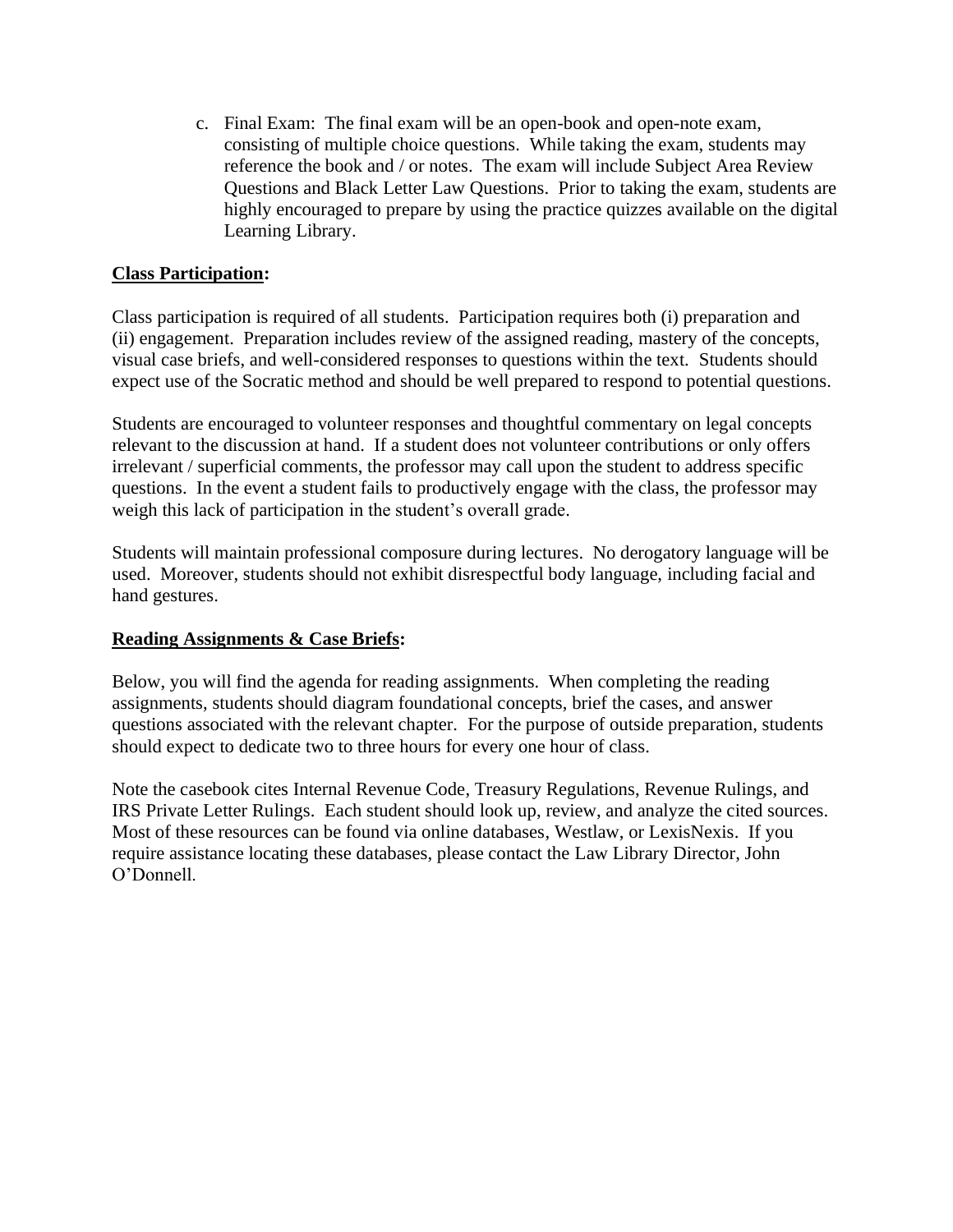Please complete the assigned reading and prepare to brief and argue cases in advance of the specified class date:

| <b>Date</b>             | <b>Assigned Reading</b>                                             |
|-------------------------|---------------------------------------------------------------------|
| <b>January 18, 2022</b> | Ch. 1: Orientation                                                  |
|                         | Mayo Foundation for Medical Education and Research v. United States |
|                         | Ch. 2: Gross Income: The Scope of Section 61                        |
|                         | Cesarini v. United                                                  |
|                         | Old Colony Trust Co. v. Commissioner                                |
|                         | Commissioner v. Glenshaw Glass Co.                                  |
|                         | Charley v. Commissioner<br>Helvering v. Independent Life Ins. Co.   |
|                         | Revenue Ruling 79-24                                                |
|                         | Dean v. Commissioner                                                |
|                         | Ch. 3: The Exclusion of Gifts & Inheritances                        |
|                         | Lyeth v. Hoey                                                       |
|                         | Wolder v. Commissioner                                              |
|                         | Ch. 4: Employee Benefits                                            |
|                         | Hatt v. Commissioner                                                |
| January 25, 2022        | Ch. 5: Section $61(a)(1)$ Compensation                              |
|                         | McDonell v. Commissioner                                            |
|                         | Ch. 6: Section 61 Residual Gross Income                             |
|                         | International Freighting Corporation, Inc. v. Commissioner          |
|                         | Crane v. Commissioner                                               |
|                         | Commissioner v. Tufts                                               |
|                         | <b>Quiz 1: Chapters 2-4</b>                                         |
| February 1, 2022        | Ch. 7: Life Insurance Proceeds and Annuities                        |
|                         | Ch. 8: Discharge of Indebtedness                                    |
|                         | United States v. Kirby Lumber Co.                                   |
|                         | Zarin v. Commissioner                                               |
|                         | Revenue Ruling 2008-34                                              |
|                         | Ch. 9: Damages and Related Receipts                                 |
|                         | Raytheon Production Corporation v. Commissioner                     |
|                         | Revenue Ruling 79-313                                               |
|                         | Quiz 2: Chapters 5-6                                                |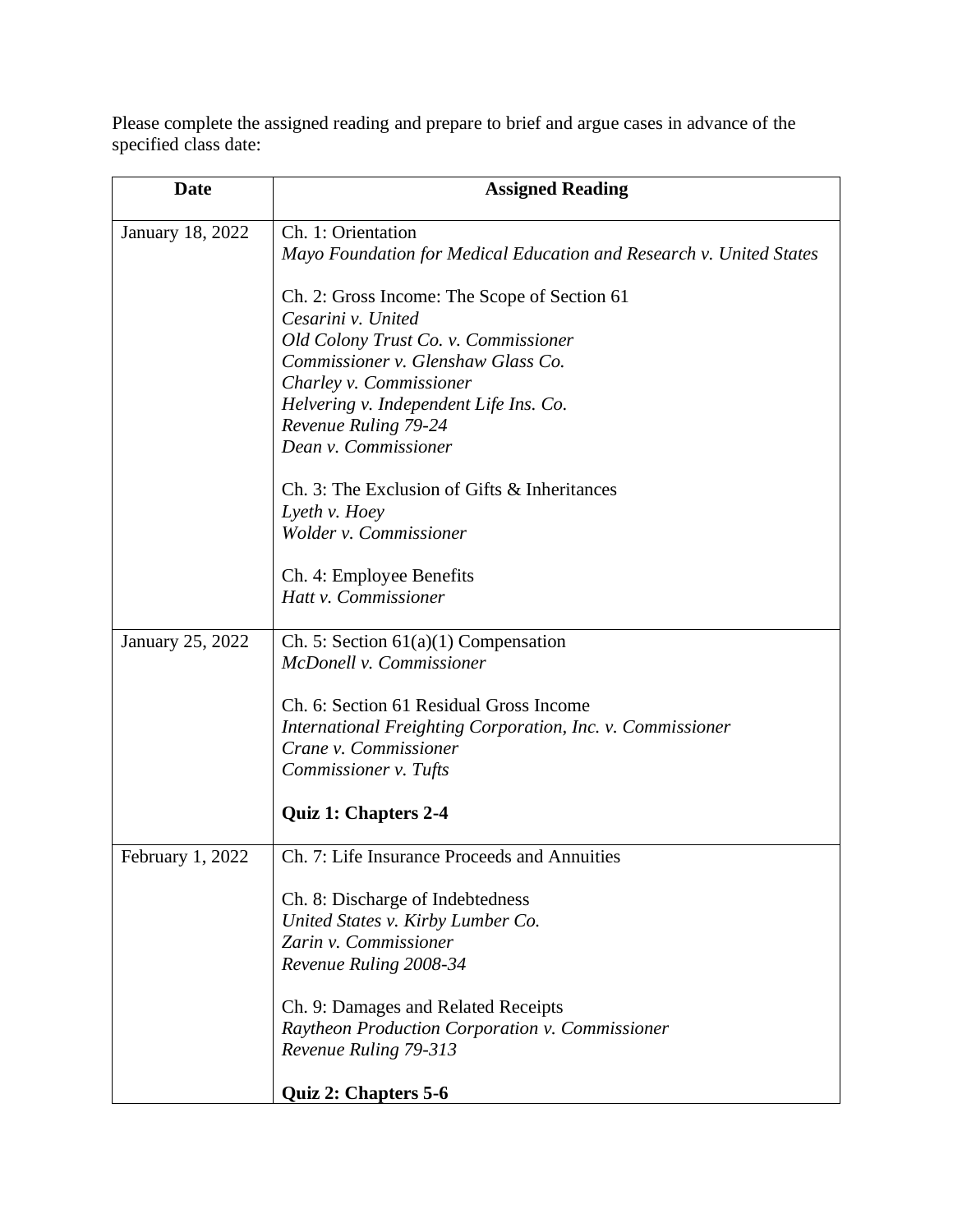| February 8, 2022  | Ch. 10: Separation and Divorce                                          |
|-------------------|-------------------------------------------------------------------------|
|                   | Young v. Commissioner                                                   |
|                   |                                                                         |
|                   | Ch. 11: Other Exclusions from Gross Income                              |
|                   | Ch. 12: Assignment of Income                                            |
|                   | Lucas v. Earl                                                           |
|                   | Commissioner v. Giannini                                                |
|                   | Revenue Ruling 66-167                                                   |
|                   | Revenue Ruling 74-581                                                   |
|                   | Helvering v. Horst                                                      |
|                   | <b>Blair v. Commissioner</b>                                            |
|                   | Estate of Stranahan v. Commissioner                                     |
|                   | Salvatore v. Commissioner                                               |
|                   | Revenue Ruling 69-102                                                   |
|                   |                                                                         |
|                   | Quiz 3: Chapters 7-9                                                    |
| February 15, 2022 | Ch. 13: Income Producing Entities                                       |
|                   | Commissioner v. Culbertson                                              |
|                   | Overton v. Commissioner                                                 |
|                   | Borge v. Commissioner                                                   |
|                   | Corliss v. Bowers                                                       |
|                   | Helvering v. Clifford                                                   |
|                   |                                                                         |
|                   | Ch. 14: Business Deductions                                             |
|                   | Ch. 15: Deductions for Profit-Making Nonbusiness Activities             |
|                   | Higgins v. Commissioner                                                 |
|                   | Bowers v. Lumpkin                                                       |
|                   | Surasky v. United States                                                |
|                   | Revenue Ruling 64-236                                                   |
|                   | Fleischman v. Commissioner                                              |
|                   | Hormann v. Commissioner                                                 |
|                   | Lowry v. United States                                                  |
|                   | Quiz 4: Chapters 10-12                                                  |
| March 1, 2022     | Ch. 16: Deductions Not Limited to Business or Profit-Seeking Activities |
|                   | Revenue Ruling 69-188                                                   |
|                   | Dean v. Commissioner                                                    |
|                   | Cramer v. Commissioner                                                  |
|                   | Ch. 17: Restrictions on Deductions                                      |
|                   | Engdahl v. Commissioner                                                 |
|                   | Commissioner v. Tellier                                                 |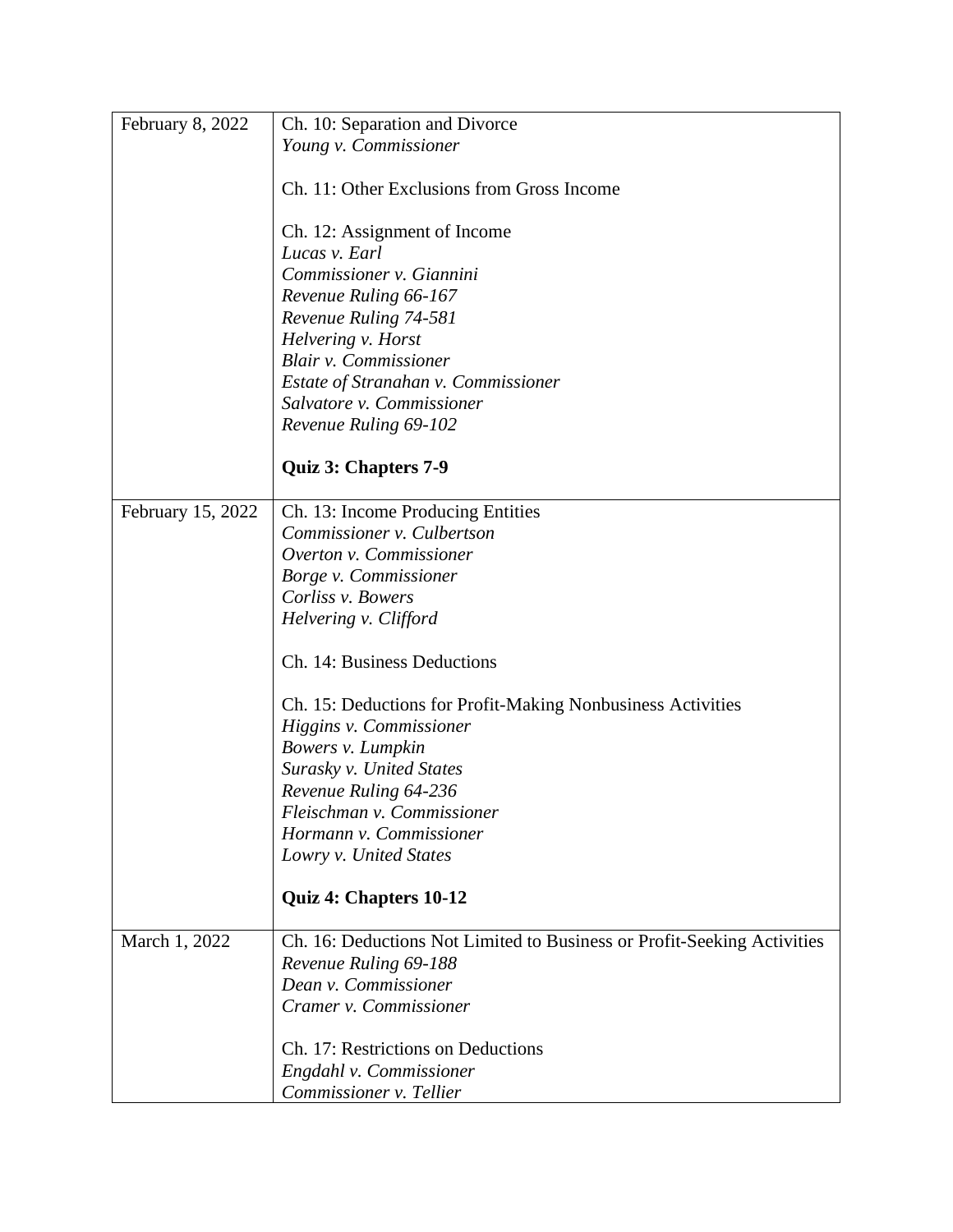|                | Ch. 18: Deductions for Individuals Only<br>Gerard v. Commissioner<br>Revenue Ruling 2002-19<br>Commissioner v. Banks<br>Ch. 19: Fundamental Timing Principles<br>Ch. 20: How Ineluctable is the Integrity of the Taxable Year<br>United States v. Lewis<br>Van Cleave v. United States<br>Alice Phelan Sullivan Corp. v. United States<br>Quiz 5: Chapters 13-15 |
|----------------|------------------------------------------------------------------------------------------------------------------------------------------------------------------------------------------------------------------------------------------------------------------------------------------------------------------------------------------------------------------|
|                |                                                                                                                                                                                                                                                                                                                                                                  |
| March 8, 2022  | Ch. 21: Capital Gains and Losses<br>Kenan v. Commissioner<br>Hudson v. Commissioner<br>Revenue Ruling 66-7<br>Revenue Ruling 66-97                                                                                                                                                                                                                               |
|                | Ch. 22: Characterization on the Sale of Depreciable Property<br>United States v. Parker<br>Revenue Ruling 69-487                                                                                                                                                                                                                                                 |
|                | Quiz 6: Chapters 16-20                                                                                                                                                                                                                                                                                                                                           |
| March 22, 2021 | Ch. 23: Deductions Affected by Characterization Principles<br>Bugbee v. Commissioner<br>Haslam v. Commissioner<br>Revenue Ruling 83-104<br>Revenue Ruling 67-246<br>Ch. 24: The Interrelationship of Timing and Characterization                                                                                                                                 |
|                | Ch. 25: Disallowance of Losses<br>McWilliams v. Commissioner<br>Ch. 26: Nonrecognition Provisions<br>Revenue Ruling 76-319<br>Revenue Ruling 67-254<br>Clifton Inv. Co. v. Commissioner<br>Revenue Ruling 71-41<br>Quiz 7: Chapters 21-22                                                                                                                        |
|                |                                                                                                                                                                                                                                                                                                                                                                  |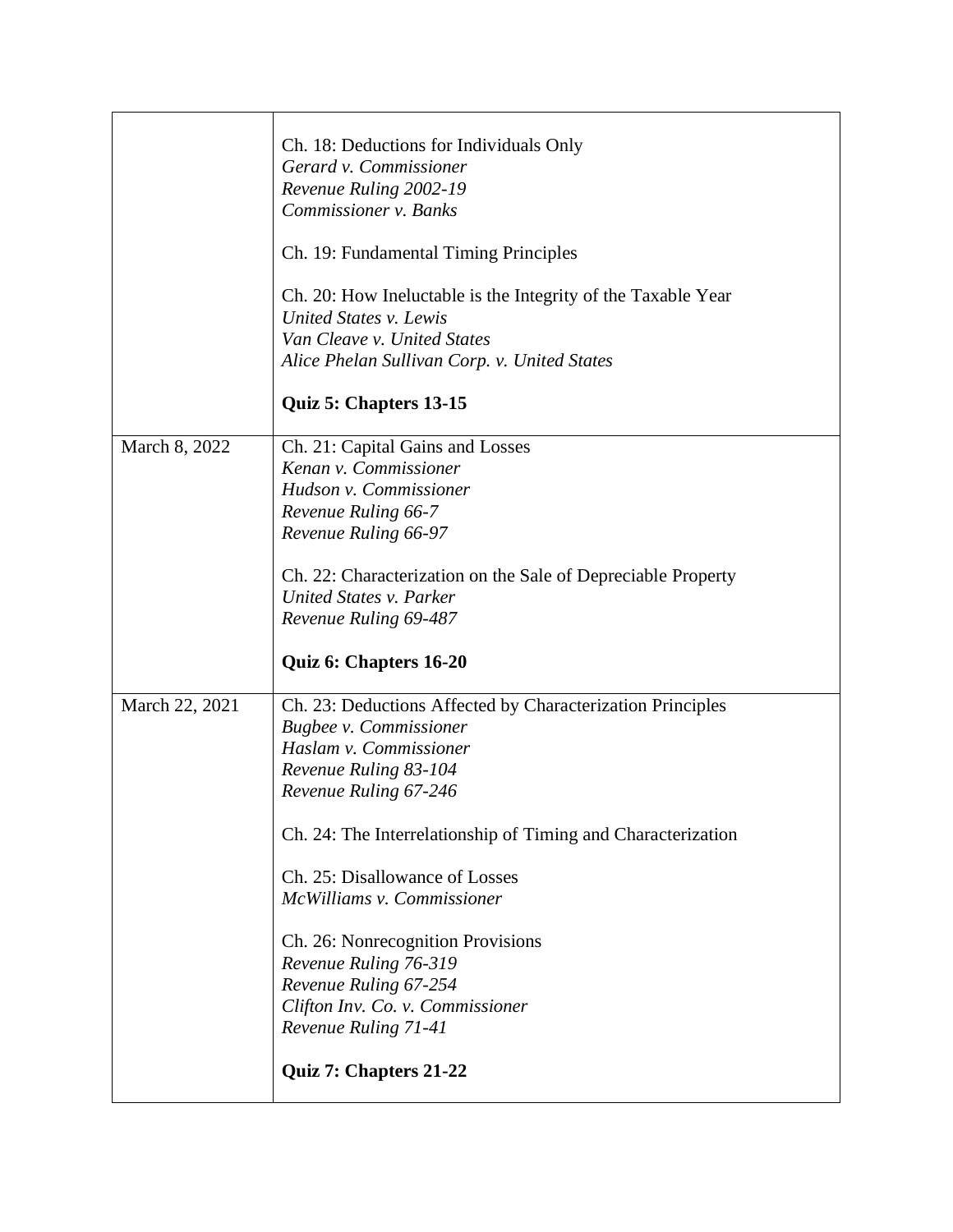| March 29, 2021 | Ch. 27: Computations                           |
|----------------|------------------------------------------------|
|                | Ch. 28: Federal Tax Procedure                  |
|                | Tax Movie & Case Project – Preparation Period  |
|                | Quiz 8: Chapters 23-26                         |
| April 5, 2021  | Tax Movie & Case Project – Presentation        |
|                |                                                |
| April 12, 2021 | Ch. 29: Professional Responsibility Issues     |
|                | Ch. 30: Tax Policy Considerations              |
|                | Quiz 9: Chapters 27-28                         |
| April 19, 2021 | Final Review – Cumulative Assessment Questions |
|                | Tax Policy Project – Preparation Period        |
|                | Quiz 10: Chapters 29-30                        |
| April 26, 2021 | Tax Policy Project - Presentation              |
| May 3, 2021    | Final Review – Black Letter Law Questions      |

NOTE: The professor reserves the right to alter the proposed schedule during the course of the semester. The professor may choose to remove reading assignments or reschedule group project dates as needed.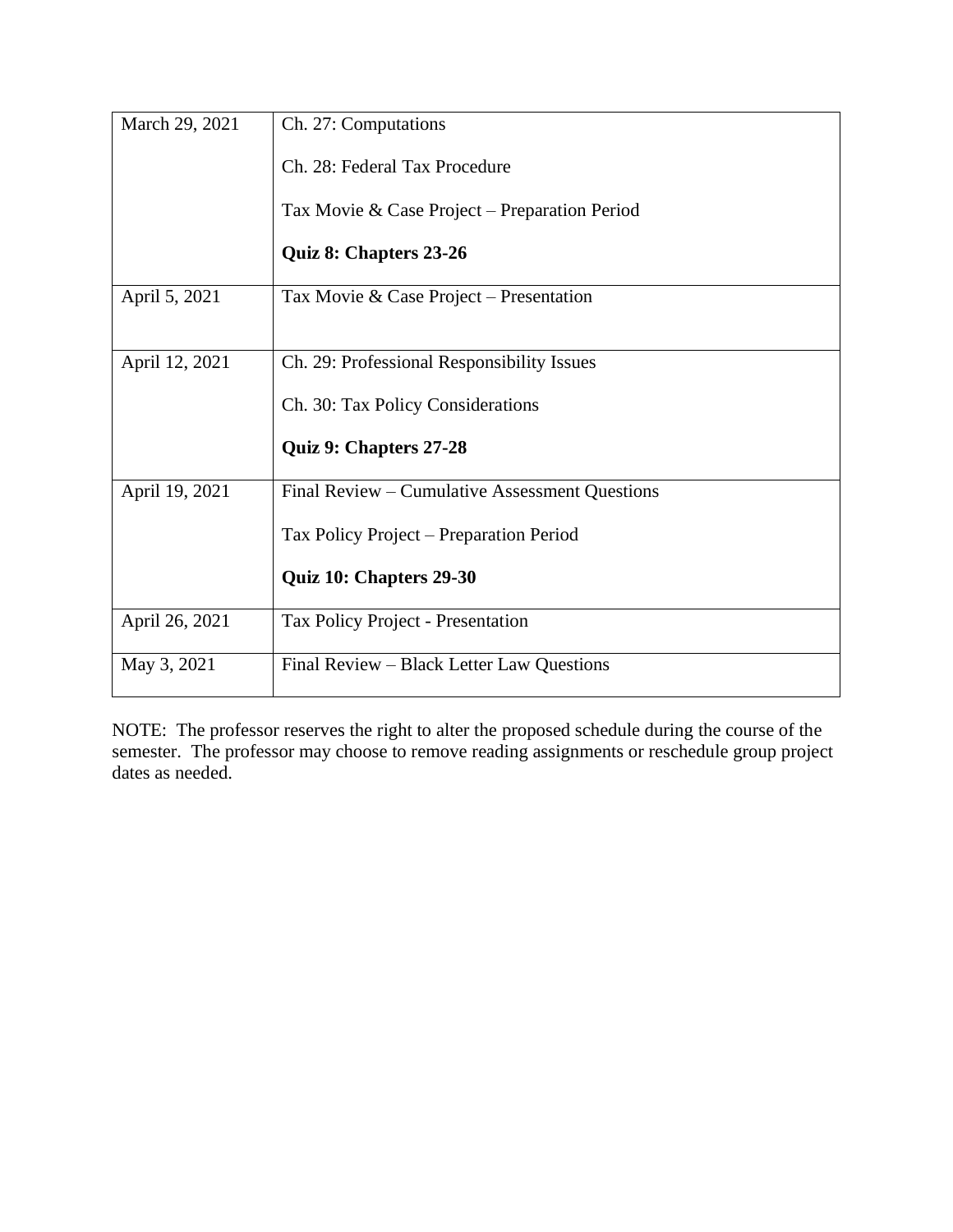# **Office Hours:**

I will hold office hours subsequent to class *by appointment only*. Please note appointment times are limited to 15 minute periods per person. Therefore, please come prepared with an agenda.

NOTE: I will hold **NO** office hours or appointments after the last day of classes. All outstanding questions should be addressed either in office hours prior to or on the last day of class. This practice aims to encourage advance study and engagement with the material, minimizing the stress associated with procrastination.

# **Attendance:**

Attendance is required for all classes. Any student with more than two (2) absences will be academically disenrolled from the course and will receive a grade of "W" or "F" on their transcript as provided under the applicable attendance policies. Absences will not be waived. The policy is strictly enforced.

When a student is tardy, the student elects to be called upon for presentation and analysis of the day's assigned cases and underlying code or regulatory sources. However, habitual tardiness will be treated as an absence.

# **Zoom Session Requirements:**

Due to COVID Protocols, part of this course will be presented in a virtual learning format. Students will use the Zoom platform to participate in class. As such, students must adhere to the following requirements during Zoom Sessions:

- 1. Set-Up and Settings:
	- a. Find a dedicated quiet space to attend Zoom sessions, to minimize the chances that you will be disrupted during the session.
	- b. Arrive to class early and dressed as you would to attend an in-person class.
	- c. Sign into Zoom with the name under which you are registered for class. If you prefer to be called by a different name or nickname, please notify your professor in advance so you are not marked absent.
	- d. Your camera must be turned on for the duration of the class. If desired, you can use the background settings in Zoom to create an artificial background that blocks the view of your space while still allowing you to be seen on camera.
	- e. Unless your professor instructs you otherwise, mute your microphone when you are not speaking. Unmute to speak or to ask or answer questions.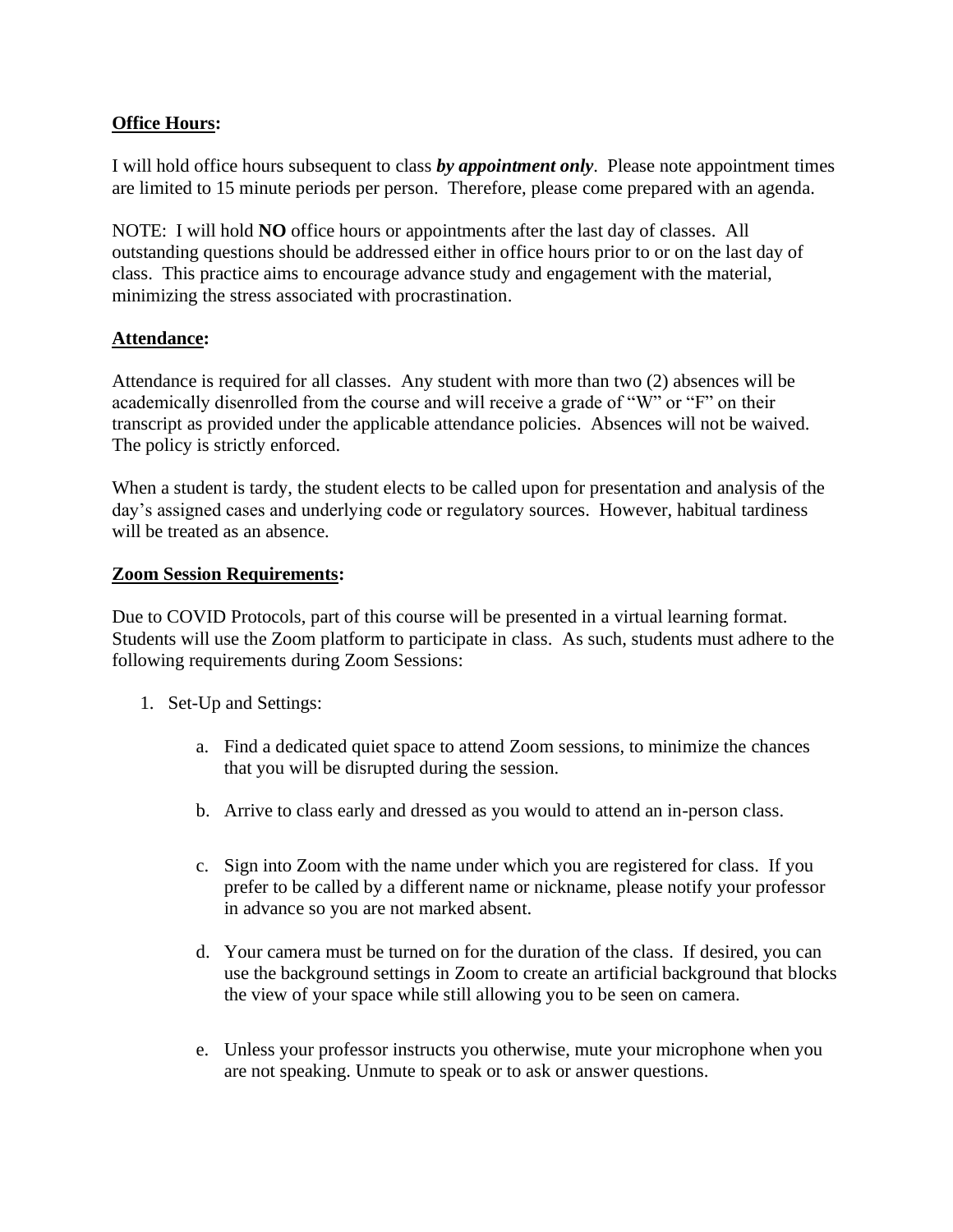- f. If you are using your computer to take notes and/or using an e-casebook, remember that you may not be able to easily switch between those apps and the Zoom session. This could undermine your ability to pay attention to the class discussion. Figure out how you will resolve that technological issue before your first class session and consider possible modifications to your normal note taking style (e.g., handwritten notes) or using a two-screen set-up.
- 2. Class Participation
	- a. Come prepared, as you would for an in-person class. Participation in Zoom classes is as important as it is during an in-person class session.
	- b. Do not multitask stay focused on the class discussion do not wander in and out of the Zoom session.
	- c. Zoom classes are not YouTube or Netflix. You should be actively engaged in answering questions, taking notes, writing down questions you wish to ask later during class or during office hours, etc. This will help you stay engaged and optimize online learning.
- 3. Attendance & Connectivity Concerns
	- a. If you have to miss a Zoom session, or arrive late or leave early, notify the professor in advance, as you would for an in-person class.
	- b. If you have connectivity issues, whether it be long-term or short-term, that impact your ability to participate (e.g., if you are limited to dial-in without video), notify your professor so other accommodations can be explored.
- 4. Recordings and Screenshots
	- a. Do not post screenshots or recordings of any Zoom classes on social media. Such actions would constitute a violation of the Student Honor Code. If you need access to a recording of the Zoom session, please contact your professor.
- 5. Zoom Fluency & Functions
	- a. Zoom has a number of tools available to you as a student: yes/no symbols, raise hand and thumb icons, share screen (with permission of the professor), chat windows, etc. Please familiarize yourself with those tools before class so that you can use them as requested by the professor. Your professor will inform you about the ways in which you should use these tools in the class setting.
	- b. Professors may use a number of interactive functions in Zoom to engage with students, e.g., polling questions, breakout rooms, as well as asking you to share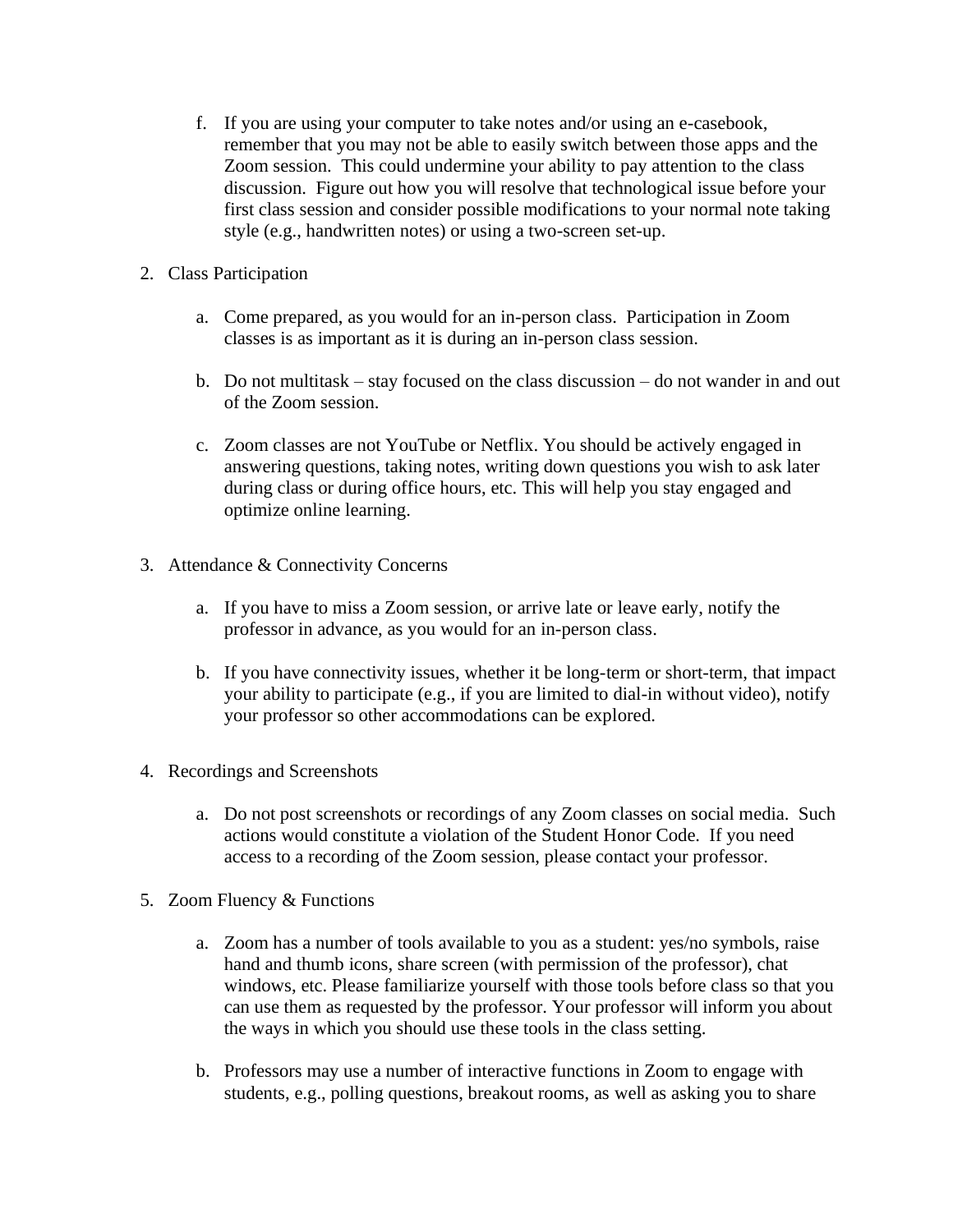your screen. Like being called on in a live classroom, you are expected to participate fully in these activities and functions, i.e., answer polling questions, speak with your classmates in breakout groups, share your screen as requested, etc.

# **Examinations & Grading:**

There will be no mid-term exam. Student grades will depend upon class preparation and participation, weekly quizzes, individual and group projects, as well as the final exam. The percentage breakdown is as follows:

| <b>Class Participation</b>      | 30% |
|---------------------------------|-----|
| <b>Quizzes</b>                  | 40% |
| Tax in Mainstream Media Project | 10% |
| <b>Tax Policy Presentation</b>  | 10% |
| Final Exam                      | 10% |

# **Group Peer Evaluation**

For the purpose of group projects, each group member must complete an online group peer evaluation after the assignment is submitted. The survey will be taken during a class session subsequent to submission of the assignment. Group members will individually rate each member's participation effort from 0% - 100%. For example, assume a group earns 100 points. On average, group members rate Student's A's effort at 80% and Student B's effort at 70%. The equivalent of such a rating would be assigning Student A 80 points for the project and Student B 70 points for the project. Note the combined peer rating of a group member's participation effort will be taken into account for the member's individual grade.

# **Honor Code**

At the top of each submitted assignments, each student must affirm compliance with the Western State College of Law Honor Code and equitable participation in the project. Please ensure the following is included on the title page of each course assignment:

*I, [Student Name], affirm that I have not violated the Western State College of Law Honor Code during this assignment. To the extent this assignment is a group submission, I affirm I participated in all the discussions leading to this write-up and/or presentation.*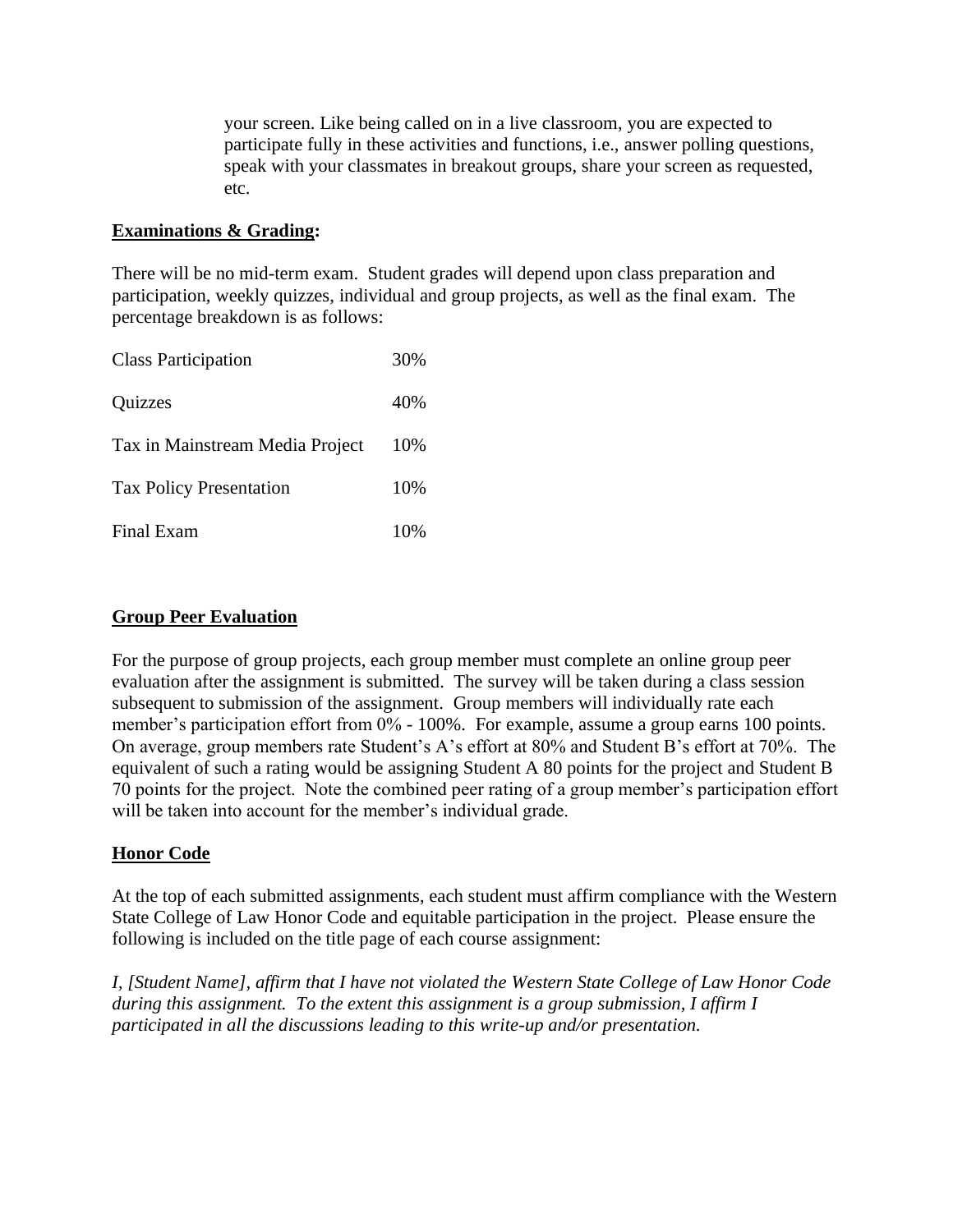# **DISABILITY SERVICES STATEMENT:**

Western State College of Law provides accommodations to qualified students with disabilities. The **Disabilities** Services Office assists qualified students with disabilities in acquiring reasonable and appropriate accommodations and in supporting equal access to services, programs, and activities at Western State College of Law.

To seek reasonable accommodations, a student must contact Senior Assistant Dean Donna Espinoza, Student Services Director and Disabilities Services Coordinator, whose office is in the Students Services suite #111. Dean Espinoza's phone number and email address are: (714) 459- 1117; [despinoza@wsulaw.edu.](mailto:despinoza@wsulaw.edu) When seeking accommodations, a student should notify Dean Espinoza of her or his specific limitations and, if known, her or his specific requested accommodations. Students who seek accommodations will be asked to supply medical documentation of the need for accommodation. Classroom accommodations are not retroactive, but are effective only upon the student sharing approved accommodations with the instructor or professor. Therefore, students are encouraged to request accommodations as early as feasible with Dean Espinoza to allow for time to gather necessary documentation. If you have a concern or complaint in this regard, please notify Dean Espinoza; or please notify Dean Allen Easley at [aeasley@wsulaw.edu](mailto:aeasley@wsulaw.edu) or (714) 459-1168. Complaints will be handled in accordance with the College of Law's "Policy against Discrimination and Harassment."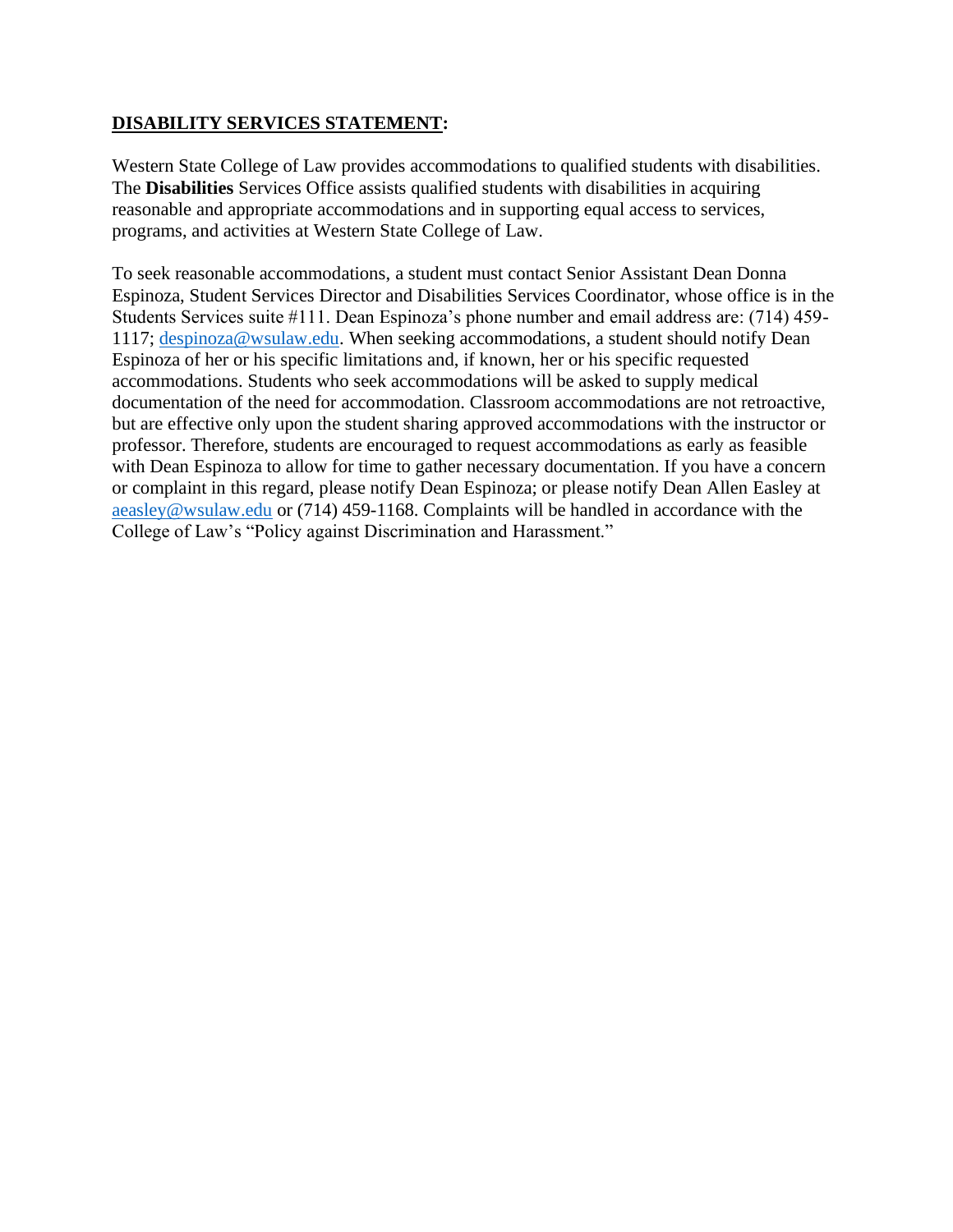# **ABA Standard 310. DETERMINATION OF CREDIT HOURS FOR COURSEWORK**

**(a) A law school shall adopt, publish, and adhere to written policies and procedures for determining the credit hours that it awards for coursework.**

**(b) A "credit hour" is an amount of work that reasonably approximates:**

**(1) not less than one hour of classroom or direct faculty instruction and two hours of out-ofclass student work per week for fifteen weeks, or the equivalent amount of work over a different amount of time; or**

**(2) at least an equivalent amount of work as required in subparagraph (1) of this definition for other academic activities as established by the institution, including simulation, field placement, clinical, co-curricular, and other academic work leading to the award of credit hours.**

#### *Interpretation 310-1*

*For purposes of this Standard, fifty minutes suffices for one hour of classroom or direct faculty instruction. An "hour" for out-of-class student work is sixty minutes. The fifteen-week period may include one week for a final examination.*

#### *Interpretation 310-2*

*A school may award credit hours for coursework that extends over any period of time, if the coursework entails no less than the minimum total amounts of classroom or direct faculty instruction and of out-of-class student work specified in Standard 310(b).*

This Standard requires for every one hour in the classroom, you must spend at least two (2) hours of out of classroom preparation. For a three (3) unit course, you should expect to spend six (6) hours per week at a minimum preparing for class. This preparation includes reading and briefing cases, preparing written answers to problems, preparation for class presentations, and time spent on group work. Please note you do not need to spend all six (6) hours all at once. The six (6) hours is an average of time spent per week over the span of the course. The amount of time may be unevenly distributed between weeks. However, the out-of-classroom preparation time must average six (6) hours for a three (3) unit course.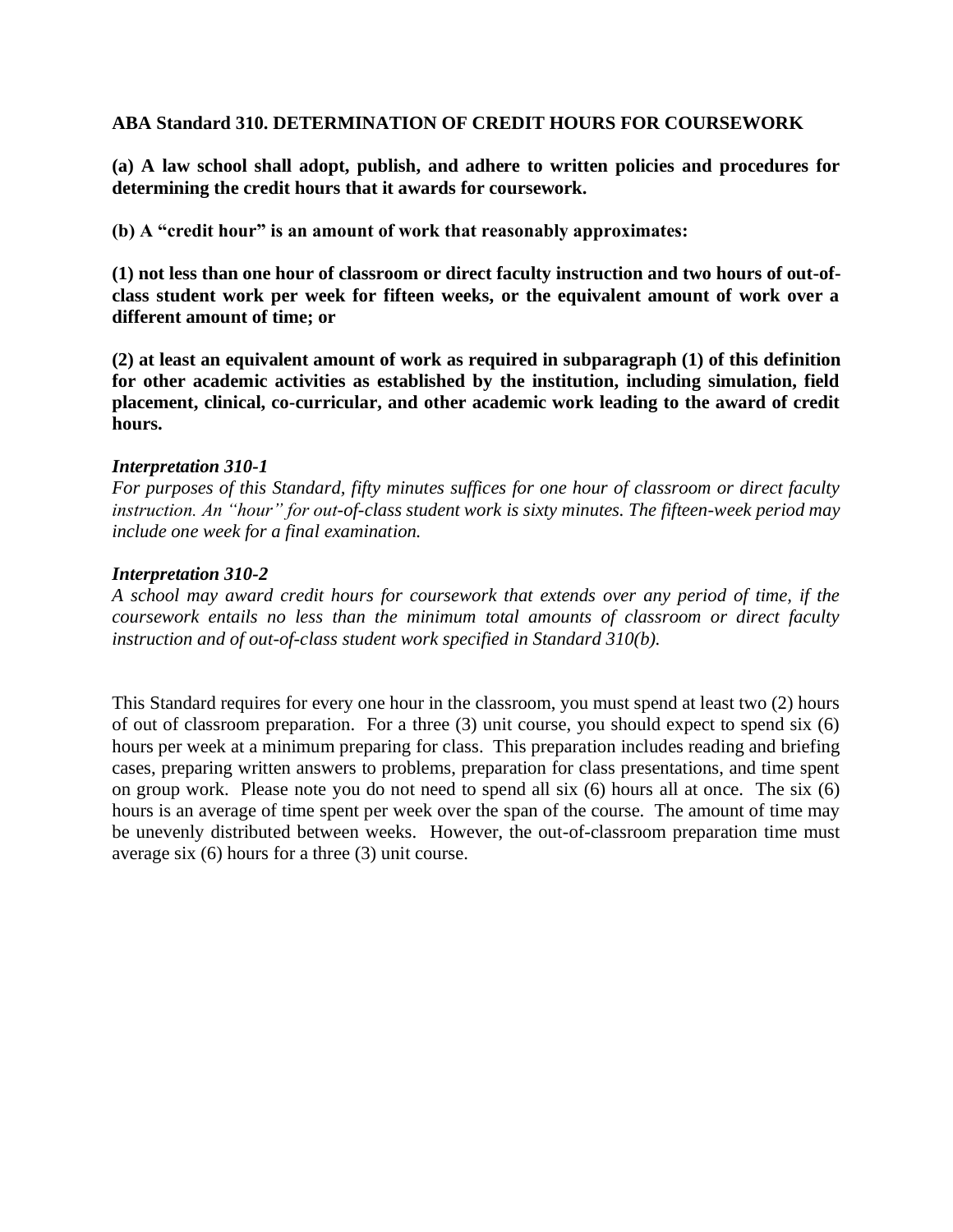# **Western State College of Law – Programmatic Learning Outcomes**

**Western State College of Law's curriculum is designed so that every student achieves a level of competency prior to graduation in each of the eight Programmatic Learning Outcomes listed below:**

# **(1) Doctrinal Knowledge**

Students will demonstrate knowledge of substantive and procedural law in the core curriculum subjects, including Contracts, Criminal Law, Criminal Procedure, Torts, Real Property, Business Association, Evidence, Civil Procedures, Constitutional Law, Estates, Community Property, Remedies, and Professional Responsibility.

# **(2) Practice Skills**

Students will demonstrate the development of other law practice skills. Each student's chosen outcomes within this category will be varied based on the student's particular interests, coursework and work experiences. They may include, but are not limited to, the following topics: oral presentation and advocacy; interviewing; counseling; client service and business development; negotiations, mediation, arbitration, or other alternate dispute resolution methods; advanced legal research and writing (excluding purely academic papers and the first four units earned in introductory first-year legal research and writing class); applied legal writing such as drafting contracts, pleadings, other legal instruments; law practice management or the use of technology in law practice; cultural competency; collaboration or project management; financial analysis, such as accounting, budgeting project management, and valuation; cost benefit analysis in administrative agencies; use of technology, data analyses, or predictive coding; business strategy and behavior; pre-trial preparation, fact investigation, such as discovery, e-discovery, motion practice, assessing evidence, or utilizing experts; trial practice; professional civility and applied ethics; a law clinic that includes a classroom component; or a legal externship that includes a classroom component.

# **(3) Legal Analysis**

Students will demonstrate the ability to identify the factual and legal issues implicated by a fact pattern and to appropriately use cases (including identifying the salient features of an appropriate precedent case, identifying legally significant similarities or differences between the precedent case and a fact pattern and explaining why those are legally significant) and rules (including the ability to connect legally significant facts in a fact pattern to the rule) to predict how a court would decide the issue. Students will also demonstrate the ability to identify and evaluate the public policies of a precedent case or rule, and be able to evaluate how public policy can impact the application of a rule to the legal issue.

# **(4) Legal Research**

Students will demonstrate the ability to locate relevant legal authority using a variety of book and electronic resources, and to properly cite to such legal authority.